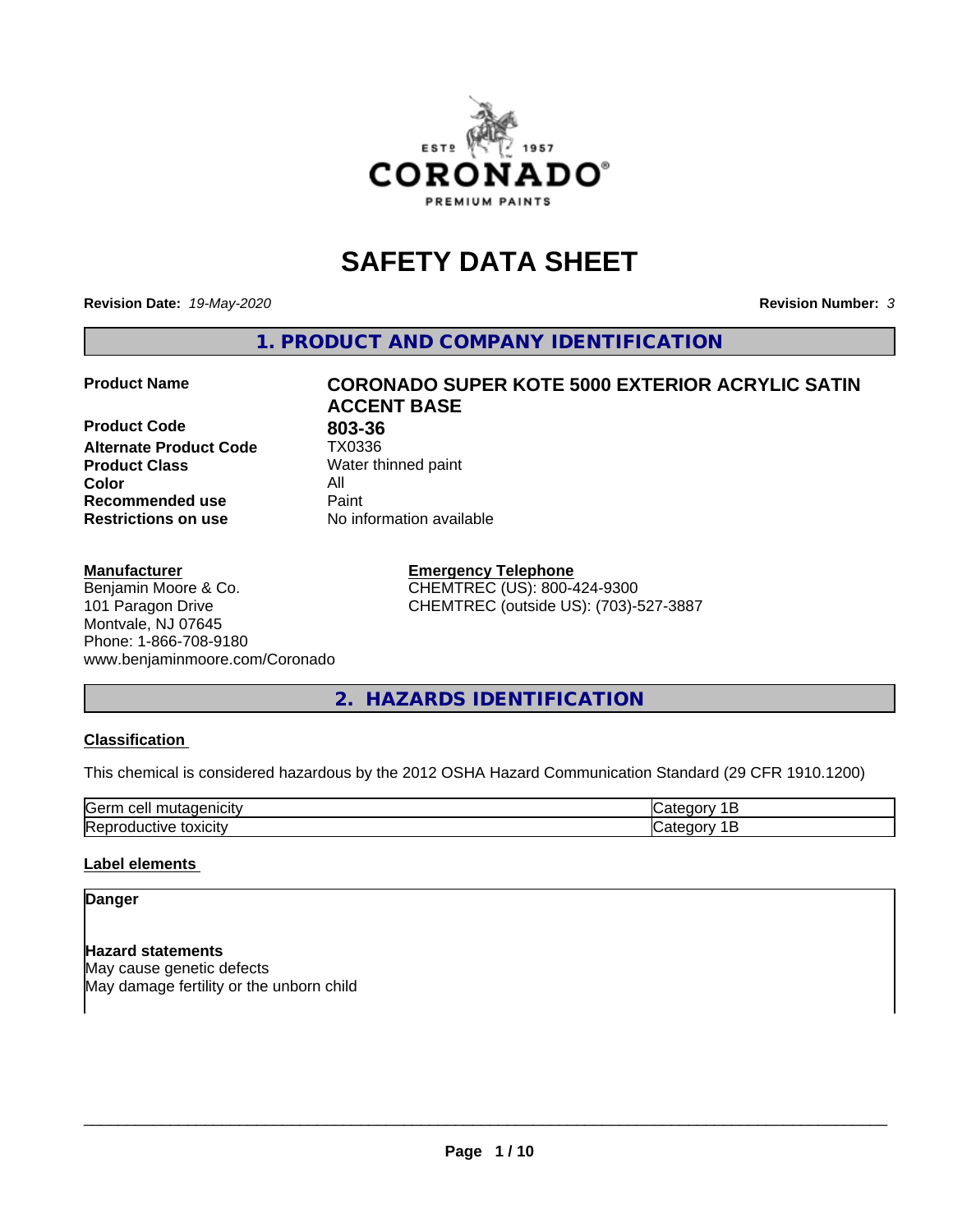

**Appearance** liquid

**Odor** little or no odor

#### **Precautionary Statements - Prevention**

Obtain special instructions before use Do not handle until all safety precautions have been read and understood Use personal protective equipment as required

#### **Precautionary Statements - Response**

IF exposed or concerned: Get medical advice/attention

#### **Precautionary Statements - Storage**

Store locked up

#### **Precautionary Statements - Disposal**

Dispose of contents/container to an approved waste disposal plant

#### **Hazards not otherwise classified (HNOC)**

Not applicable

#### **Other information**

No information available

#### **3. COMPOSITION INFORMATION ON COMPONENTS**

\_\_\_\_\_\_\_\_\_\_\_\_\_\_\_\_\_\_\_\_\_\_\_\_\_\_\_\_\_\_\_\_\_\_\_\_\_\_\_\_\_\_\_\_\_\_\_\_\_\_\_\_\_\_\_\_\_\_\_\_\_\_\_\_\_\_\_\_\_\_\_\_\_\_\_\_\_\_\_\_\_\_\_\_\_\_\_\_\_\_\_\_\_

| <b>Chemical name</b>                                                         | CAS No.    | Weight-%    |
|------------------------------------------------------------------------------|------------|-------------|
| Nepheline syenite                                                            | 37244-96-5 | $10 - 15$   |
| Kaolin                                                                       | 1332-58-7  | - 5         |
| Propanoic acid, 2-methyl-, monoester with<br>2,2,4-trimethyl-1,3-pentanediol | 25265-77-4 | 1 - 5       |
| Propylene glycol                                                             | 57-55-6    | - 5         |
| Sodium C14-C16 olefin sulfonate                                              | 68439-57-6 | $0.1 - 0.5$ |
| Carbamic acid, 1H-benzimidazol-2-yl-, methyl<br>ester                        | 10605-21-7 | $0.1 - 0.5$ |
| Titanium dioxide                                                             | 13463-67-7 | $0.1 - 0.5$ |

#### **4. FIRST AID MEASURES**

**General Advice** If symptoms persist, call a physician. Show this safety data sheet to the doctor in attendance. **Eye Contact Rinse thoroughly with plenty of water for at least 15 minutes and consult a** physician.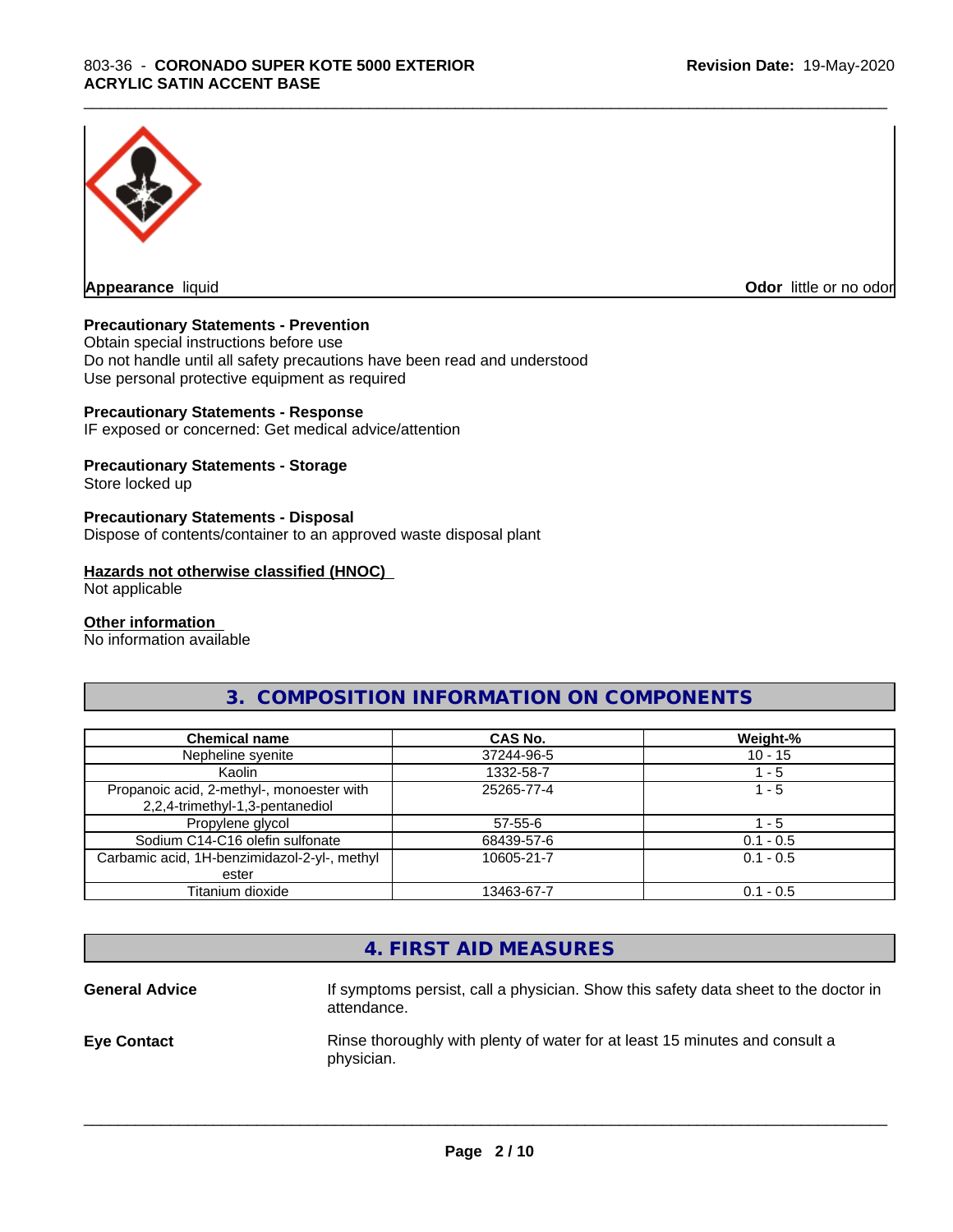| <b>Skin Contact</b>                              | Wash off immediately with soap and plenty of water while removing all<br>contaminated clothes and shoes. |
|--------------------------------------------------|----------------------------------------------------------------------------------------------------------|
| <b>Inhalation</b>                                | Move to fresh air. If symptoms persist, call a physician.                                                |
| Ingestion                                        | Clean mouth with water and afterwards drink plenty of water. Consult a physician<br>if necessary.        |
| <b>Most Important</b><br><b>Symptoms/Effects</b> | None known.                                                                                              |
| <b>Notes To Physician</b>                        | Treat symptomatically.                                                                                   |
|                                                  | 5. FIRE-FIGHTING MEASURES                                                                                |

\_\_\_\_\_\_\_\_\_\_\_\_\_\_\_\_\_\_\_\_\_\_\_\_\_\_\_\_\_\_\_\_\_\_\_\_\_\_\_\_\_\_\_\_\_\_\_\_\_\_\_\_\_\_\_\_\_\_\_\_\_\_\_\_\_\_\_\_\_\_\_\_\_\_\_\_\_\_\_\_\_\_\_\_\_\_\_\_\_\_\_\_\_

| <b>Suitable Extinguishing Media</b>                                              | Use extinguishing measures that are appropriate to local<br>circumstances and the surrounding environment.                                   |  |  |
|----------------------------------------------------------------------------------|----------------------------------------------------------------------------------------------------------------------------------------------|--|--|
| Protective equipment and precautions for firefighters                            | As in any fire, wear self-contained breathing apparatus<br>pressure-demand, MSHA/NIOSH (approved or equivalent)<br>and full protective gear. |  |  |
| <b>Specific Hazards Arising From The Chemical</b>                                | Closed containers may rupture if exposed to fire or<br>extreme heat.                                                                         |  |  |
| Sensitivity to mechanical impact                                                 | No                                                                                                                                           |  |  |
| Sensitivity to static discharge                                                  | No.                                                                                                                                          |  |  |
| <b>Flash Point Data</b><br>Flash point (°F)<br>Flash Point (°C)<br><b>Method</b> | Not applicable<br>Not applicable<br>Not applicable                                                                                           |  |  |
| <b>Flammability Limits In Air</b>                                                |                                                                                                                                              |  |  |
| Lower flammability limit:<br><b>Upper flammability limit:</b>                    | Not applicable<br>Not applicable                                                                                                             |  |  |
| Health: 2<br>Flammability: 0<br><b>NFPA</b>                                      | <b>Instability: 0</b><br><b>Special: Not Applicable</b>                                                                                      |  |  |
| <b>NFPA Legend</b>                                                               |                                                                                                                                              |  |  |

- 0 Not Hazardous
- 1 Slightly
- 2 Moderate
- 3 High
- 4 Severe

*The ratings assigned are only suggested ratings, the contractor/employer has ultimate responsibilities for NFPA ratings where this system is used.*

*Additional information regarding the NFPA rating system is available from the National Fire Protection Agency (NFPA) at www.nfpa.org.*

# **6. ACCIDENTAL RELEASE MEASURES**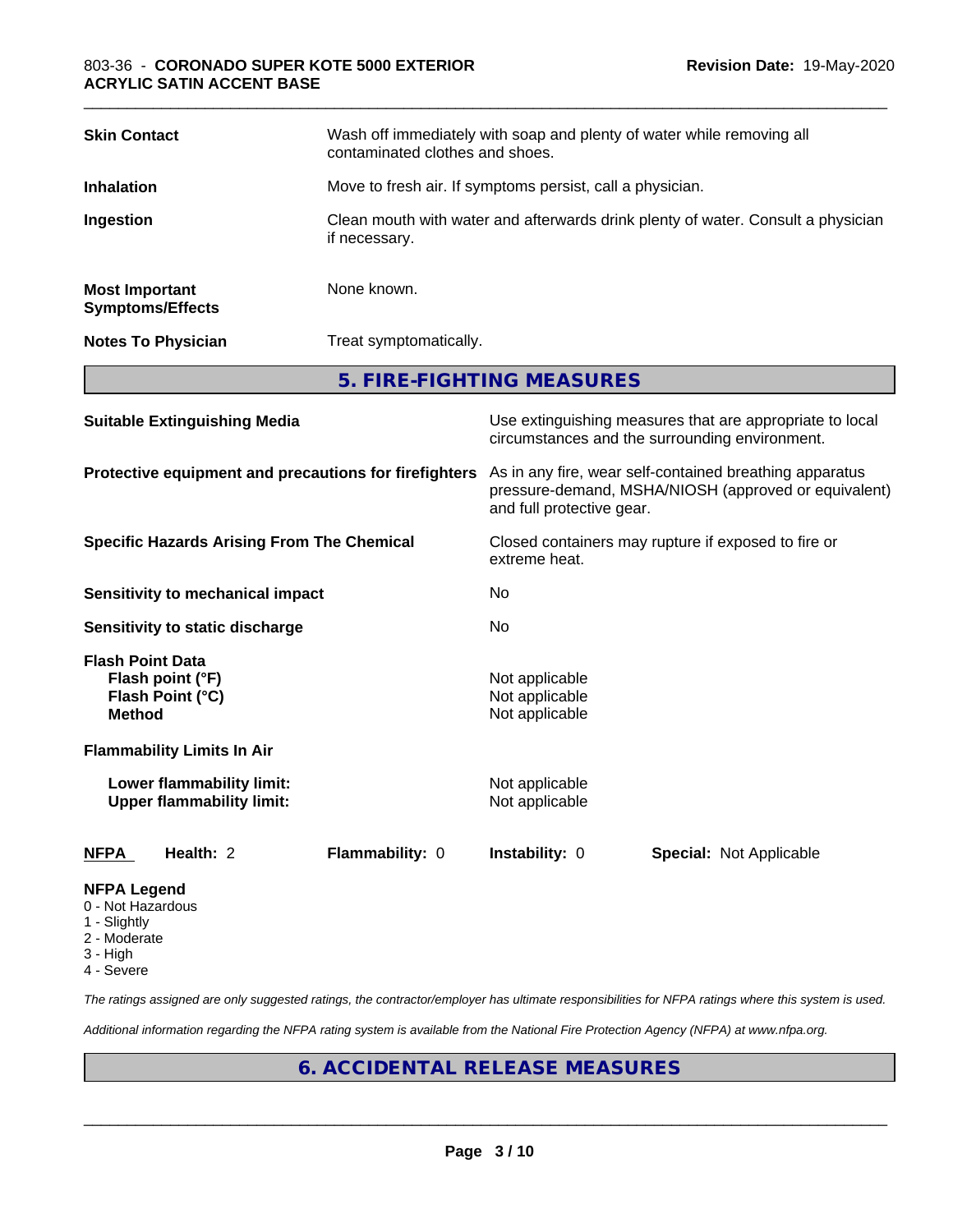| <b>Personal Precautions</b>      | Avoid contact with skin, eyes and clothing. Ensure adequate ventilation.                                                                                                         |
|----------------------------------|----------------------------------------------------------------------------------------------------------------------------------------------------------------------------------|
| <b>Other Information</b>         | Prevent further leakage or spillage if safe to do so.                                                                                                                            |
| <b>Environmental precautions</b> | See Section 12 for additional Ecological Information.                                                                                                                            |
| <b>Methods for Cleaning Up</b>   | Soak up with inert absorbent material. Sweep up and shovel into suitable<br>containers for disposal.                                                                             |
|                                  | 7. HANDLING AND STORAGE                                                                                                                                                          |
| Handling                         | Avoid contact with skin, eyes and clothing. Avoid breathing vapors, spray mists or<br>sanding dust. In case of insufficient ventilation, wear suitable respiratory<br>equipment. |
| <b>Storage</b>                   | Keep container tightly closed. Keep out of the reach of children.                                                                                                                |
| <b>Incompatible Materials</b>    | No information available                                                                                                                                                         |
|                                  |                                                                                                                                                                                  |

## **8. EXPOSURE CONTROLS/PERSONAL PROTECTION**

#### **Exposure Limits**

| <b>Chemical name</b> | <b>ACGIH TLV</b>                                                             | <b>OSHA PEL</b>            |
|----------------------|------------------------------------------------------------------------------|----------------------------|
| Kaolin               | TWA: 2 $mg/m3$ particulate matter                                            | 15 mg/m <sup>3</sup> - TWA |
|                      | containing no asbestos and <1%<br>crystalline silica, respirable particulate | $5 \text{ mg/m}^3$ - TWA   |
|                      | matter                                                                       |                            |
| Titanium dioxide     | TWA: $10 \text{ mg/m}^3$                                                     | 15 mg/m $3$ - TWA          |

#### **Legend**

ACGIH - American Conference of Governmental Industrial Hygienists Exposure Limits OSHA - Occupational Safety & Health Administration Exposure Limits N/E - Not Established

**Engineering Measures** Ensure adequate ventilation, especially in confined areas. **Personal Protective Equipment**<br> **Eye/Face Protection** Safety glasses with side-shields. **Skin Protection** Protective gloves and impervious clothing.<br> **Respiratory Protection** Use only with adequate ventilation. In oper Use only with adequate ventilation. In operations where exposure limits are exceeded, use a NIOSH approved respirator that has been selected by a technically qualified person for the specific work conditions. When spraying the product or applying in confined areas, wear a NIOSH approved respirator specified for paint spray or organic vapors. **Hygiene Measures** Avoid contact with skin, eyes and clothing. Remove and wash contaminated clothing before re-use. Wash thoroughly after handling.

#### **9. PHYSICAL AND CHEMICAL PROPERTIES**

**Appearance** liquid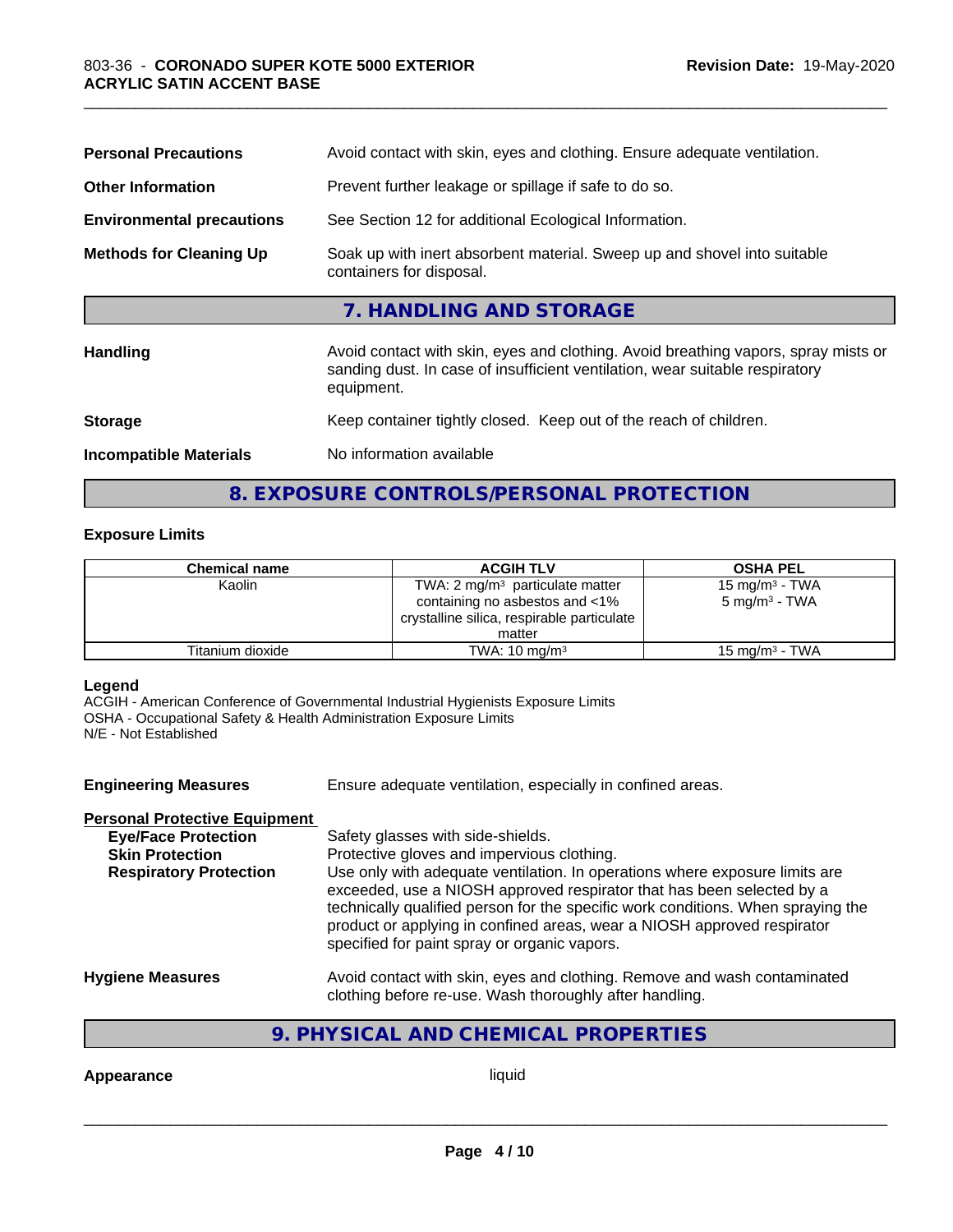**Odor Odor** little or no odor<br> **Odor Threshold Containery of the Containery of the Containery of the Containery of the Containery of the Contain Density (Ibs/gal)** 9.75 - 9.85<br> **Specific Gravity** 1.17 - 1.19 **Specific Gravity pH** No information available **Viscosity (cps)** No information available **Solubility(ies)** No information available **Evaporation Rate No information available No information available Vapor pressure** No information available in the North Mondon available in the North Mondon available in the North Mondon available in the North Mondon available in the North Mondon available in the North Mondon available **Vapor density No information available No** information available **Wt. % Solids** 45 - 55 **Vol. % Solids** 35 - 45<br> **Wt. % Volatiles** 35 - 45 **Wt. % Volatiles Vol. % Volatiles** 55 - 65 **VOC Regulatory Limit (g/L)** < 100 **Boiling Point (°F)** 212 **Boiling Point (°C)** 100 **Freezing point (°F)** 32 **Freezing Point (°C)** 0 **Flash point (°F)** Not applicable **Flash Point (°C)** Not applicable **Method**<br> **Flammability (solid, gas)**<br> **Example 2018** Not applicable **Flammability (solid, gas)**<br> **Commability limit:**<br>
Upper flammability limit:<br>
Not applicable **Upper flammability limit:**<br> **Lower flammability limit:**<br>
Not applicable<br>
Not applicable **Lower flammability limit:**<br> **Autoignition Temperature (°F)** Not applicable havailable **Autoignition Temperature (°F)**<br> **Autoignition Temperature (°C)** No information available **Autoignition Temperature (°C) Decomposition Temperature (°F)** No information available **Decomposition Temperature (°C)** No information available **Partition coefficient Contract Community No information available** 

No information available<br>9.75 - 9.85 **No information available** 

\_\_\_\_\_\_\_\_\_\_\_\_\_\_\_\_\_\_\_\_\_\_\_\_\_\_\_\_\_\_\_\_\_\_\_\_\_\_\_\_\_\_\_\_\_\_\_\_\_\_\_\_\_\_\_\_\_\_\_\_\_\_\_\_\_\_\_\_\_\_\_\_\_\_\_\_\_\_\_\_\_\_\_\_\_\_\_\_\_\_\_\_\_

## **10. STABILITY AND REACTIVITY**

| <b>Reactivity</b>                         | Not Applicable                           |
|-------------------------------------------|------------------------------------------|
| <b>Chemical Stability</b>                 | Stable under normal conditions.          |
| <b>Conditions to avoid</b>                | Prevent from freezing.                   |
| <b>Incompatible Materials</b>             | No materials to be especially mentioned. |
| <b>Hazardous Decomposition Products</b>   | None under normal use.                   |
| <b>Possibility of hazardous reactions</b> | None under normal conditions of use.     |

#### **11. TOXICOLOGICAL INFORMATION**

**Product Information**

**Information on likely routes of exposure**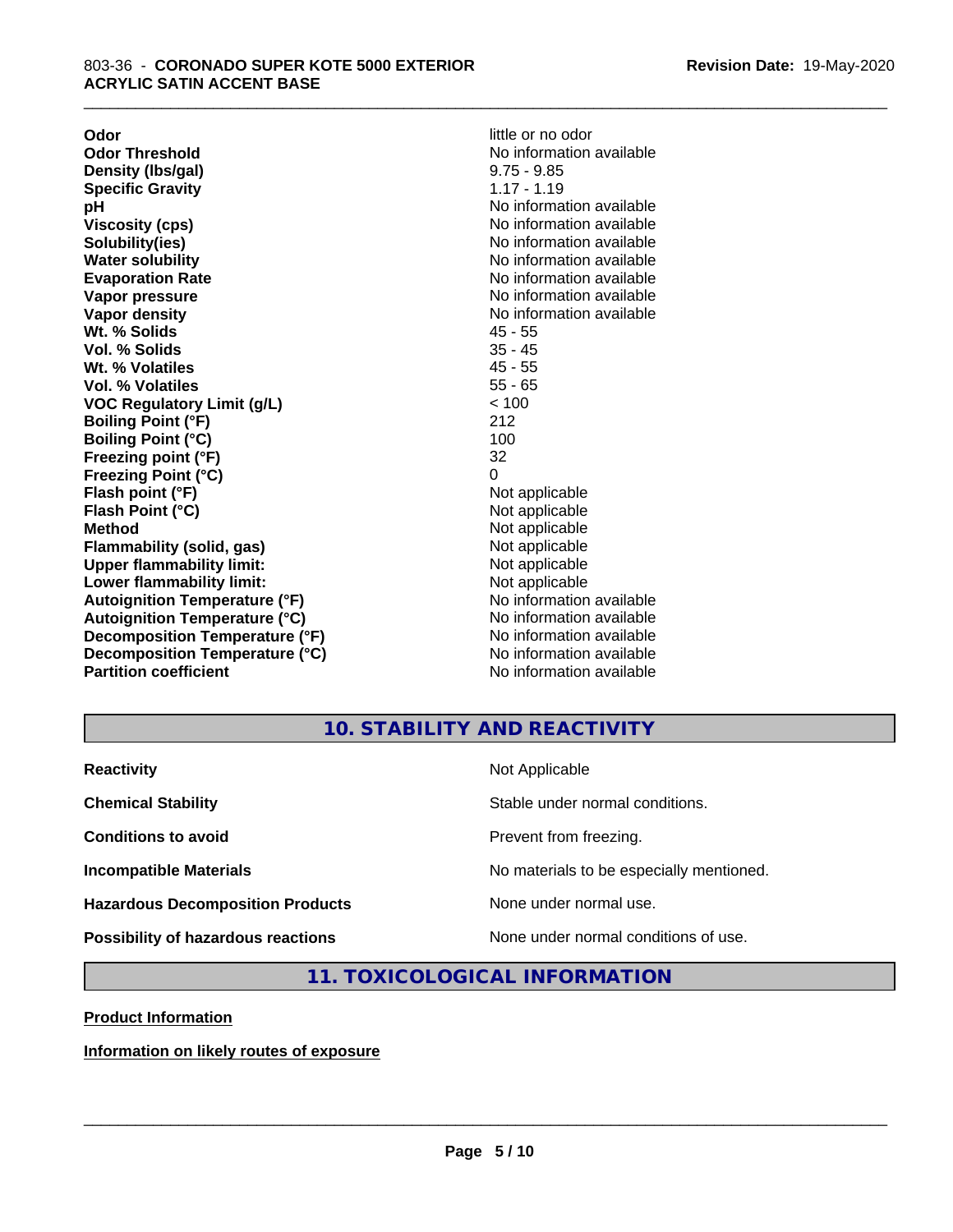| <b>Principal Routes of Exposure</b> | Eye contact, skin contact and inhalation.                                                                       |
|-------------------------------------|-----------------------------------------------------------------------------------------------------------------|
| <b>Acute Toxicity</b>               |                                                                                                                 |
| <b>Product Information</b>          | No information available                                                                                        |
|                                     | Symptoms related to the physical, chemical and toxicological characteristics                                    |
| <b>Symptoms</b>                     | No information available                                                                                        |
|                                     | Delayed and immediate effects as well as chronic effects from short and long-term exposure                      |
| Eye contact                         | May cause slight irritation.                                                                                    |
| <b>Skin contact</b>                 | Substance may cause slight skin irritation. Prolonged or repeated contact may dry<br>skin and cause irritation. |
| <b>Inhalation</b>                   | May cause irritation of respiratory tract.                                                                      |
| Ingestion                           | Ingestion may cause gastrointestinal irritation, nausea, vomiting and diarrhea.                                 |
| <b>Sensitization</b>                | No information available                                                                                        |
| <b>Neurological Effects</b>         | No information available.                                                                                       |
| <b>Mutagenic Effects</b>            | Suspected of causing genetic defects.                                                                           |
| <b>Reproductive Effects</b>         | May damage fertility or the unborn child.                                                                       |
| <b>Developmental Effects</b>        | No information available.                                                                                       |
| <b>Target organ effects</b>         | No information available.                                                                                       |
| <b>STOT - single exposure</b>       | No information available.                                                                                       |
| <b>STOT - repeated exposure</b>     | No information available.                                                                                       |
| Other adverse effects               | No information available.                                                                                       |
| <b>Aspiration Hazard</b>            | No information available                                                                                        |

\_\_\_\_\_\_\_\_\_\_\_\_\_\_\_\_\_\_\_\_\_\_\_\_\_\_\_\_\_\_\_\_\_\_\_\_\_\_\_\_\_\_\_\_\_\_\_\_\_\_\_\_\_\_\_\_\_\_\_\_\_\_\_\_\_\_\_\_\_\_\_\_\_\_\_\_\_\_\_\_\_\_\_\_\_\_\_\_\_\_\_\_\_

**Numerical measures of toxicity**

**The following values are calculated based on chapter 3.1 of the GHS document**

| <b>ATEmix (oral)</b> | 151299 mg/kg |  |
|----------------------|--------------|--|
| ATEmix (dermal)      | 517681 mg/kg |  |

#### **Component Information**

| Chemical name                                                                                 | Oral LD50                                    | Dermal LD50                                                    | <b>Inhalation LC50</b> |
|-----------------------------------------------------------------------------------------------|----------------------------------------------|----------------------------------------------------------------|------------------------|
| Kaolin<br>1332-58-7                                                                           | $>$ 5000 mg/kg (Rat)                         | $>$ 5000 mg/kg (Rat)                                           |                        |
| Propanoic acid, 2-methyl-,<br>monoester with<br>2,2,4-trimethyl-1,3-pentanediol<br>25265-77-4 | $=$ 3200 mg/kg (Rat)                         | $> 15200$ mg/kg (Rat)                                          |                        |
| Propylene glycol<br>$57 - 55 - 6$                                                             | $= 20$ g/kg (Rat)                            | $= 20800$ mg/kg (Rabbit)                                       |                        |
| Sodium C14-C16 olefin sulfonate<br>68439-57-6                                                 | $= 2220$ mg/kg (Rat)                         | $> 740$ mg/kg (Rabbit)                                         |                        |
| Carbamic acid,<br>1H-benzimidazol-2-yl-, methyl ester<br>10605-21-7                           | $>$ 5050 mg/kg (Rat)<br>$= 6400$ mg/kg (Rat) | 10000 mg/kg $(Rabbit) = 2 g/kg$<br>$Rat$ = 8500 mg/kg (Rabbit) |                        |
| Titanium dioxide<br>13463-67-7                                                                | $> 10000$ mg/kg (Rat)                        |                                                                |                        |

#### **Chronic Toxicity**

**Carcinogenicity**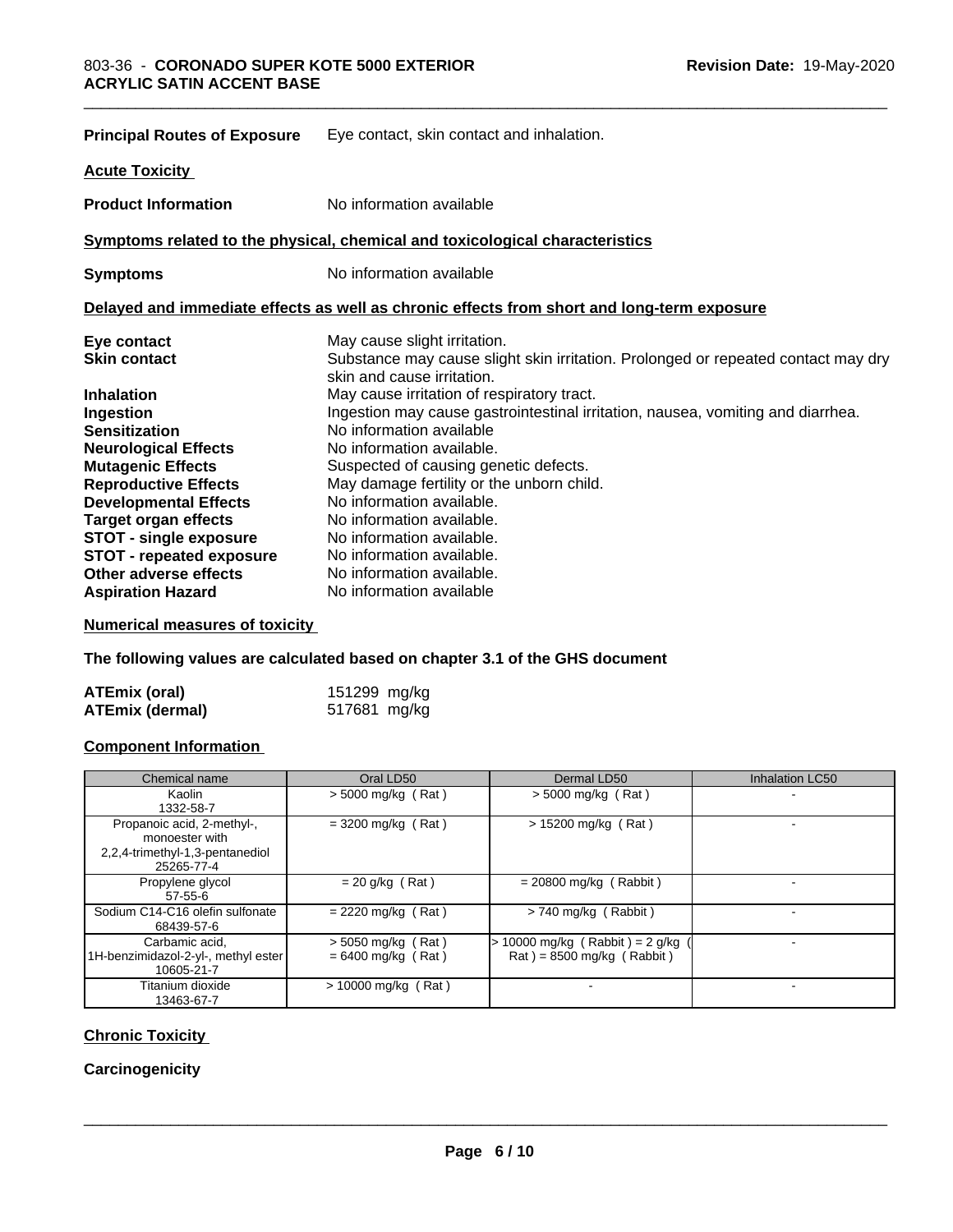*The information below indicateswhether each agency has listed any ingredient as a carcinogen:.*

| <b>Chemical</b><br>name  | <b>IARC</b>                    | <b>NTP</b> | <b>OSHA</b> |
|--------------------------|--------------------------------|------------|-------------|
|                          | . .<br>2B<br>Possible<br>Human |            | Listed<br>. |
| .<br>dioxide<br>⊺itanium | Carcinogen                     |            |             |

\_\_\_\_\_\_\_\_\_\_\_\_\_\_\_\_\_\_\_\_\_\_\_\_\_\_\_\_\_\_\_\_\_\_\_\_\_\_\_\_\_\_\_\_\_\_\_\_\_\_\_\_\_\_\_\_\_\_\_\_\_\_\_\_\_\_\_\_\_\_\_\_\_\_\_\_\_\_\_\_\_\_\_\_\_\_\_\_\_\_\_\_\_

• Although IARC has classified titanium dioxide as possibly carcinogenic to humans (2B), their summary concludes: "No significant exposure to titanium dioxide is thought to occur during the use of products in which titanium dioxide is bound to other materials, such as paint."

#### **Legend**

IARC - International Agency for Research on Cancer NTP - National Toxicity Program OSHA - Occupational Safety & Health Administration

**12. ECOLOGICAL INFORMATION**

#### **Ecotoxicity Effects**

The environmental impact of this product has not been fully investigated.

#### **Product Information**

#### **Acute Toxicity to Fish**

No information available

#### **Acute Toxicity to Aquatic Invertebrates**

No information available

#### **Acute Toxicity to Aquatic Plants**

No information available

#### **Persistence / Degradability**

No information available.

#### **Bioaccumulation**

There is no data for this product.

#### **Mobility in Environmental Media**

No information available.

#### **Ozone**

No information available

#### **Component Information**

#### **Acute Toxicity to Fish**

Propylene glycol LC50: 710 mg/L (Fathead Minnow - 96 hr.) Carbamic acid, 1H-benzimidazol-2-yl-, methyl ester LC50: 1.5 mg/L (Rainbow Trout - 96 hr.) Titanium dioxide  $LC50:$  > 1000 mg/L (Fathead Minnow - 96 hr.)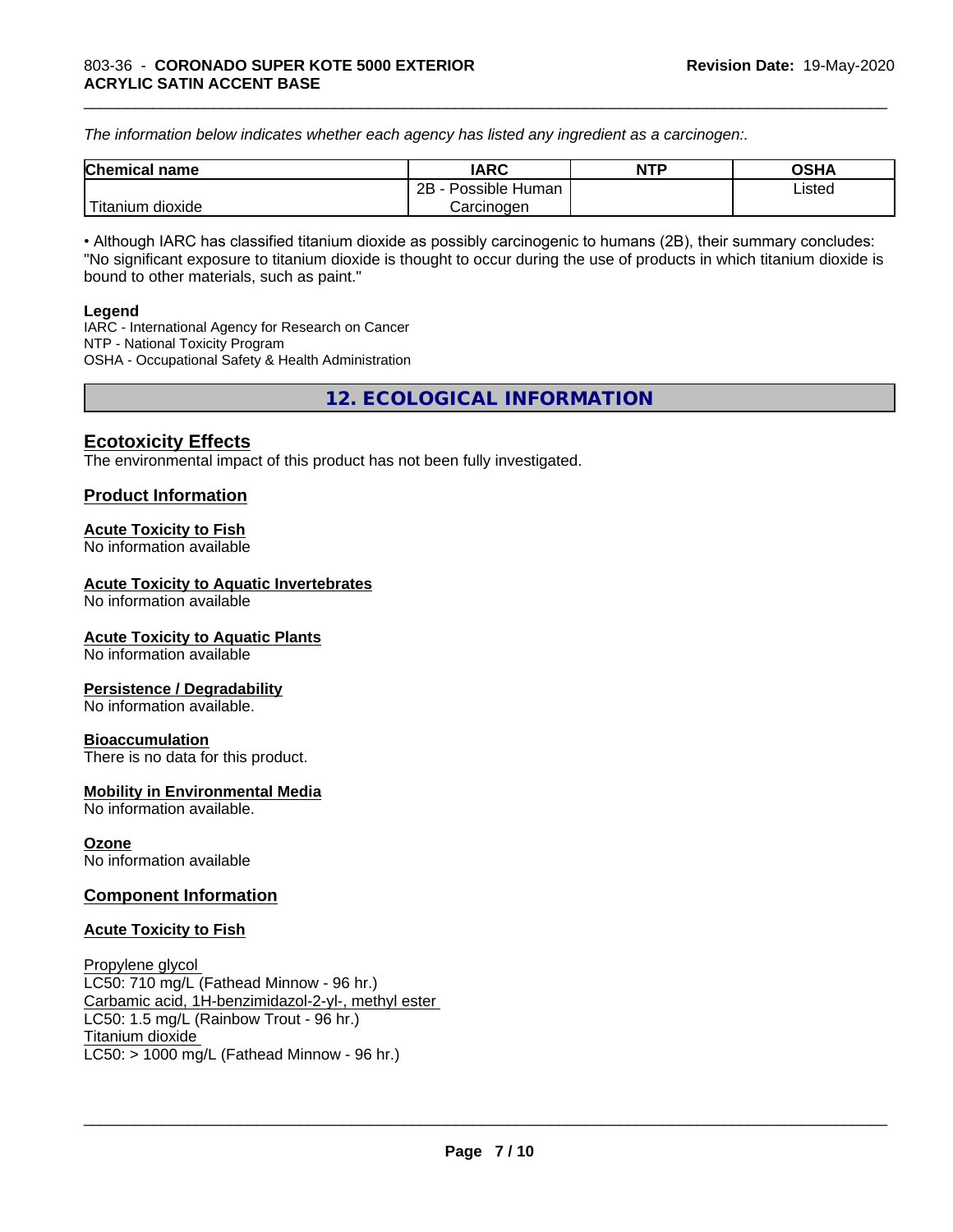#### **Acute Toxicity to Aquatic Invertebrates**

Propylene glycol EC50: > 10000 mg/L (Daphnia magna - 24 hr.) Carbamic acid, 1H-benzimidazol-2-yl-, methyl ester LC50: 0.22 mg/L (water flea - 48 hr.)

#### **Acute Toxicity to Aquatic Plants**

No information available

|                              | 13. DISPOSAL CONSIDERATIONS                                                                                                                                                                                               |
|------------------------------|---------------------------------------------------------------------------------------------------------------------------------------------------------------------------------------------------------------------------|
| <b>Waste Disposal Method</b> | Dispose of in accordance with federal, state, and local regulations. Local<br>requirements may vary, consult your sanitation department or state-designated<br>environmental protection agency for more disposal options. |
|                              | 14. TRANSPORT INFORMATION                                                                                                                                                                                                 |
| <b>DOT</b>                   | Not regulated                                                                                                                                                                                                             |
| <b>ICAO/IATA</b>             | Not regulated                                                                                                                                                                                                             |
| <b>IMDG / IMO</b>            | Not regulated                                                                                                                                                                                                             |
|                              | <b>15. REGULATORY INFORMATION</b>                                                                                                                                                                                         |

\_\_\_\_\_\_\_\_\_\_\_\_\_\_\_\_\_\_\_\_\_\_\_\_\_\_\_\_\_\_\_\_\_\_\_\_\_\_\_\_\_\_\_\_\_\_\_\_\_\_\_\_\_\_\_\_\_\_\_\_\_\_\_\_\_\_\_\_\_\_\_\_\_\_\_\_\_\_\_\_\_\_\_\_\_\_\_\_\_\_\_\_\_

#### **International Inventories**

| <b>TSCA: United States</b> | Yes - All components are listed or exempt. |
|----------------------------|--------------------------------------------|
| <b>DSL: Canada</b>         | Yes - All components are listed or exempt. |

#### **Federal Regulations**

#### **SARA 311/312 hazardous categorization**

| Acute health hazard               | Nο  |
|-----------------------------------|-----|
| Chronic Health Hazard             | Yes |
| Fire hazard                       | N٥  |
| Sudden release of pressure hazard | Nο  |
| Reactive Hazard                   | N٥  |

#### **SARA 313**

Section 313 of Title III of the Superfund Amendments and Reauthorization Act of 1986 (SARA). This product contains a chemical or chemicals which are subject to the reporting requirements of the Act and Title 40 of the Code of Federal Regulations, Part 372:

*None*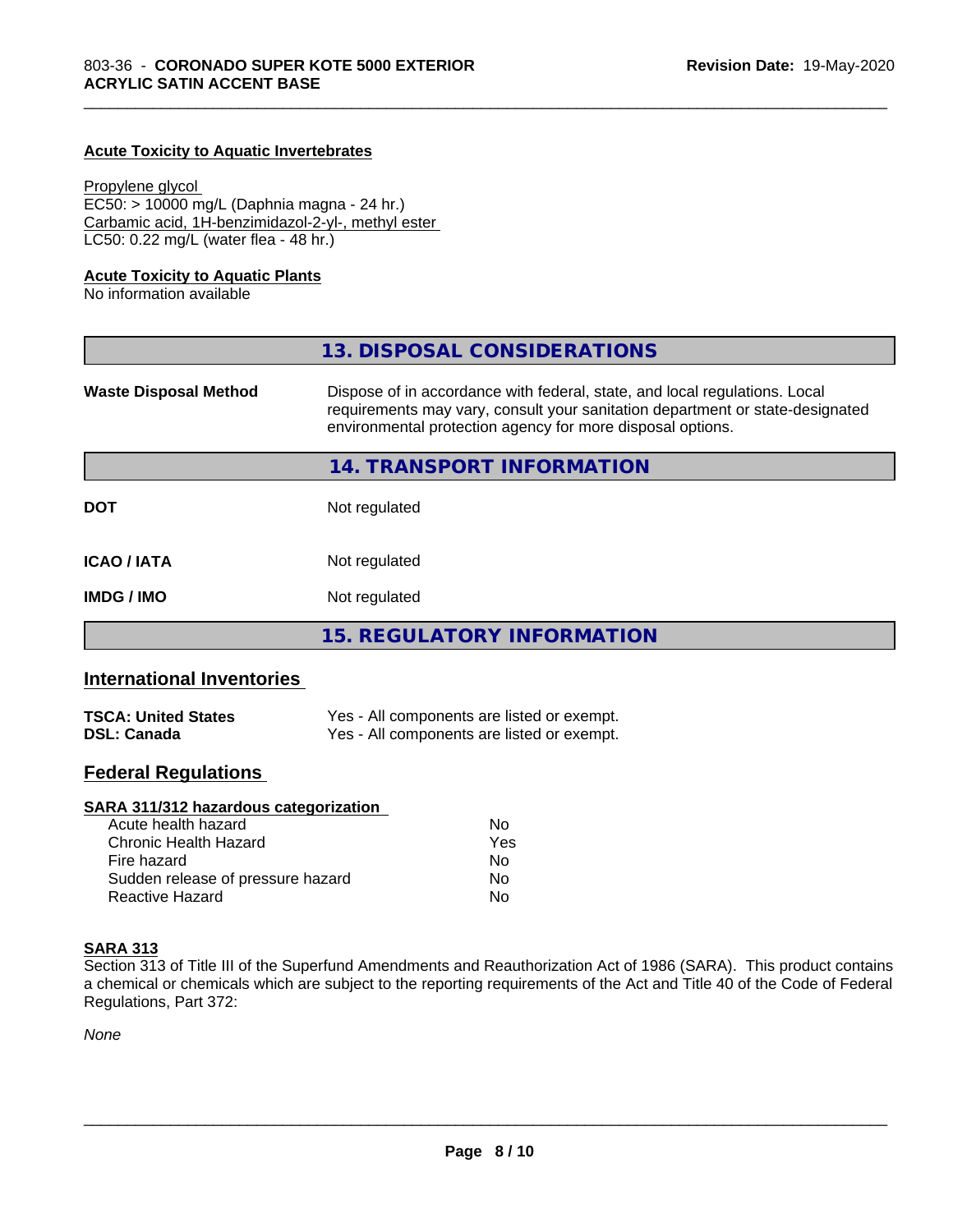#### **Clean Air Act,Section 112 Hazardous Air Pollutants (HAPs) (see 40 CFR 61)**

This product contains the following HAPs:

*None*

#### **US State Regulations**

#### **California Proposition 65**

# **AVIMARNING:** Cancer and Reproductive Harm– www.P65warnings.ca.gov

#### **State Right-to-Know**

| <b>Chemical name</b>                  | <b>Massachusetts</b> | <b>New Jersey</b> | Pennsylvania |
|---------------------------------------|----------------------|-------------------|--------------|
| Kaolin                                |                      |                   |              |
| Carbamic acid, 1H-benzimidazol-2-yl-, |                      |                   |              |
| methyl ester                          |                      |                   |              |

\_\_\_\_\_\_\_\_\_\_\_\_\_\_\_\_\_\_\_\_\_\_\_\_\_\_\_\_\_\_\_\_\_\_\_\_\_\_\_\_\_\_\_\_\_\_\_\_\_\_\_\_\_\_\_\_\_\_\_\_\_\_\_\_\_\_\_\_\_\_\_\_\_\_\_\_\_\_\_\_\_\_\_\_\_\_\_\_\_\_\_\_\_

#### **Legend**

X - Listed

## **16. OTHER INFORMATION**

| HMIS | Health: $2^*$ | <b>Flammability: 0</b> | <b>Reactivity: 0</b> | PPE: - |
|------|---------------|------------------------|----------------------|--------|
|      |               |                        |                      |        |

#### **HMIS Legend**

- 0 Minimal Hazard
- 1 Slight Hazard
- 2 Moderate Hazard
- 3 Serious Hazard
- 4 Severe Hazard
- **Chronic Hazard**
- X Consult your supervisor or S.O.P. for "Special" handling instructions.

*Note: The PPE rating has intentionally been left blank. Choose appropriate PPE that will protect employees from the hazards the material will present under the actual normal conditions of use.*

*Caution: HMISÒ ratings are based on a 0-4 rating scale, with 0 representing minimal hazards or risks, and 4 representing significant hazards or risks. Although HMISÒ ratings are not required on MSDSs under 29 CFR 1910.1200, the preparer, has chosen to provide them. HMISÒ ratings are to be used only in conjunction with a fully implemented HMISÒ program by workers who have received appropriate HMISÒ training. HMISÒ is a registered trade and service mark of the NPCA. HMISÒ materials may be purchased exclusively from J. J. Keller (800) 327-6868.*

 **WARNING!** If you scrape, sand, or remove old paint, you may release lead dust. LEAD IS TOXIC. EXPOSURE TO LEAD DUST CAN CAUSE SERIOUS ILLNESS, SUCH AS BRAIN DAMAGE, ESPECIALLY IN CHILDREN. PREGNANT WOMEN SHOULD ALSO AVOID EXPOSURE.Wear a NIOSH approved respirator to control lead exposure. Clean up carefully with a HEPA vacuum and a wet mop. Before you start, find out how to protect yourself and your family by contacting the National Lead Information Hotline at 1-800-424-LEAD or log on to www.epa.gov/lead.

**Prepared By** Product Stewardship Department Benjamin Moore & Co.